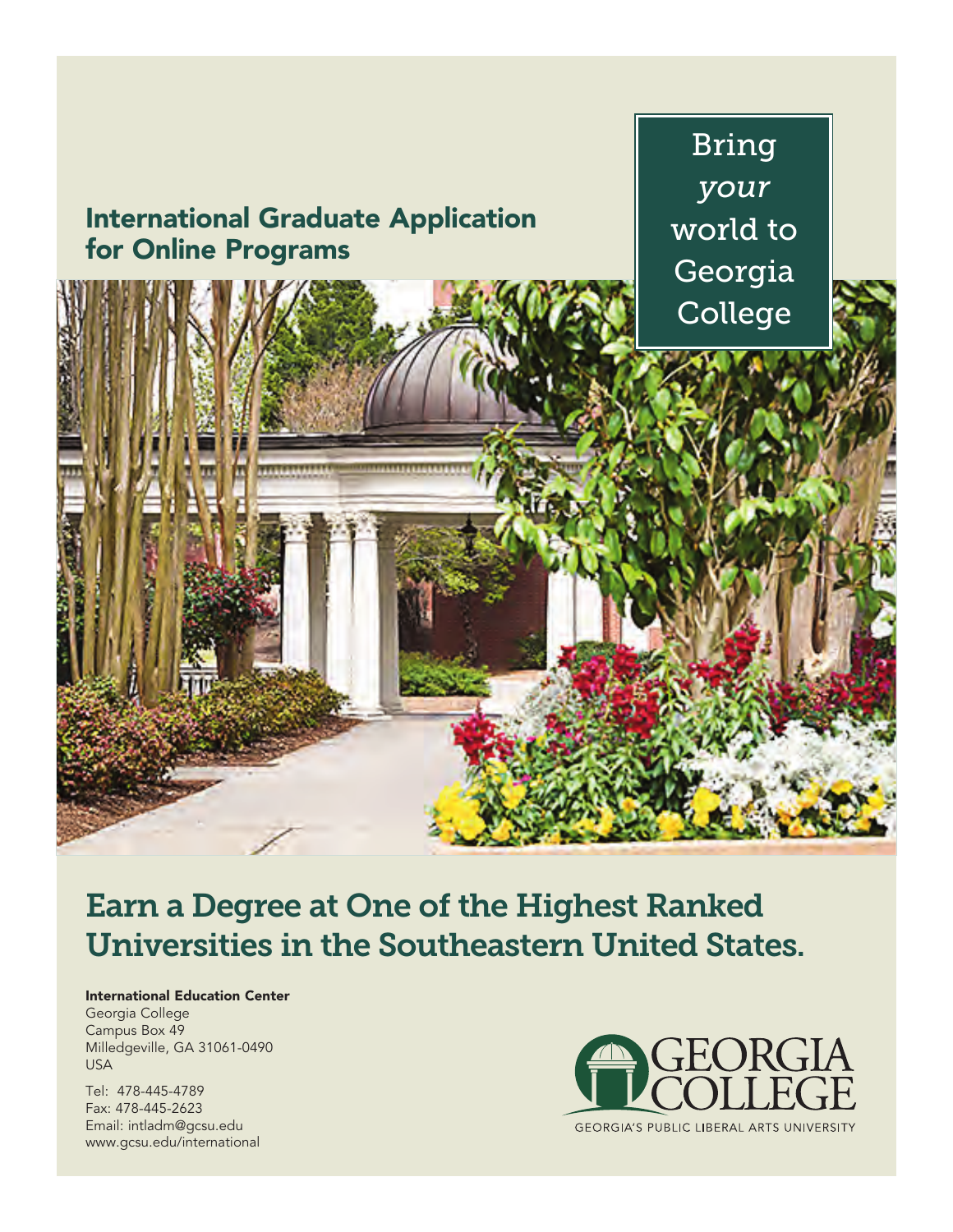# International Graduate Application for Admission

#### **WELCOME TO GEORGIA COLLEGE**

Georgia College (GC) welcomes international applicants. With small class sizes, affordable tuition, a safe campus and excellent facilities, GC is the ideal place to pursue a degree.

This application is for international applicants who wish to apply for for fully online programs.

#### **APPLICATION INSTRUCTIONS AND CHECKLIST**

Please follow this checklist carefully and submit ALL required items by the application deadline. The International Education Center must receive items 1 through 6 on this checklist BEFORE your application will be evaluated. Incomplete applications will NOT be considered for admission. You may send this application form by email to intladm@gcsu.edu. Alternately, you may physically mail the application with supporting documents. Items 2, 3, and 4 should be sent DIRECTLY from the issuing institution(s) to Georgia College & State University. All application documents submitted become the property of Georgia College.

#### ❑ 1. Completed and signed application form.

❑ 2. OFFICIAL (certified or attested) education records in the original language, along with an official (certified or attested) English translation, of ALL college/university level work, including all final examination results. Notarized records will not be accepted.

#### ❑ 3. OFFICIAL TOEFL score or IELTS score report

- ❑ 4. Official graduate test score (GMAT, GRE or MAT) sent directly from the issuing institution.
- ❑ 5. Other documents required for the specific program to which you are applying such as letters of recommendation. (Refer to the graduate catalog at www.gcsu.edu/catalog.)

#### ❑ 6. Copy of passport identification page or national identification card.

#### **NOTE ON EDUCATIONAL DOCUMENTS**

GC's International Education Center will review your educational documents and equate your previously completed coursework to U.S. grade equivalencies. At times, we may advise applicants to use an outside credential evaluation agency if we are unable to determine educational equivalences. Only agencies which are members of NACES (www.naces.org) may be used in these instances.

ALL educational experience must be supported by official documents submitted directly from the appropriate issuing institution(s) to Georgia College listing courses taken (with credits/points or hours per course and grades awarded), educational degrees, certificates, and/or awards received. If documents are in a language other than English, they must include an official (certified or attested) English translation. Supporting documentation must bear the original seal or stamp and the signature of an official of the issuing institution.

In rare instances, Georgia College may accept a photocopy of original education documentation provided that the document photocopied is certified with an original seal or stamp AND original signature of:

- a) the issuing institution and a designated official, or
- b) a U.S. Consular or U.S. Educational official outside of the United States.

Certification with a Notary signature is not sufficient.

Georgia College reserves the right to verify all submitted documents with the issuing institution. You may be asked to provide further proof of your educational history if such proof is deemed necessary by GC International Admissions.

#### **APPLICATION REQUIREMENTS**

#### English Language Proficiency:

Applicants must document English proficiency in one of the following ways:

- 1. TOEFL Minimum Scores: 79 (Internet-based), or 550 (paper-based)
	- ➢ Request scores be sent directly from ETS (GC School Code 5252): www.ets.org
- 2. IELTS Minimum Score: 6.5
	- ➢ Request scores be sent directly from IELTS: www.ielts.org
- 3. Other proof of proficiency in the English language as determined by the International Admissions staff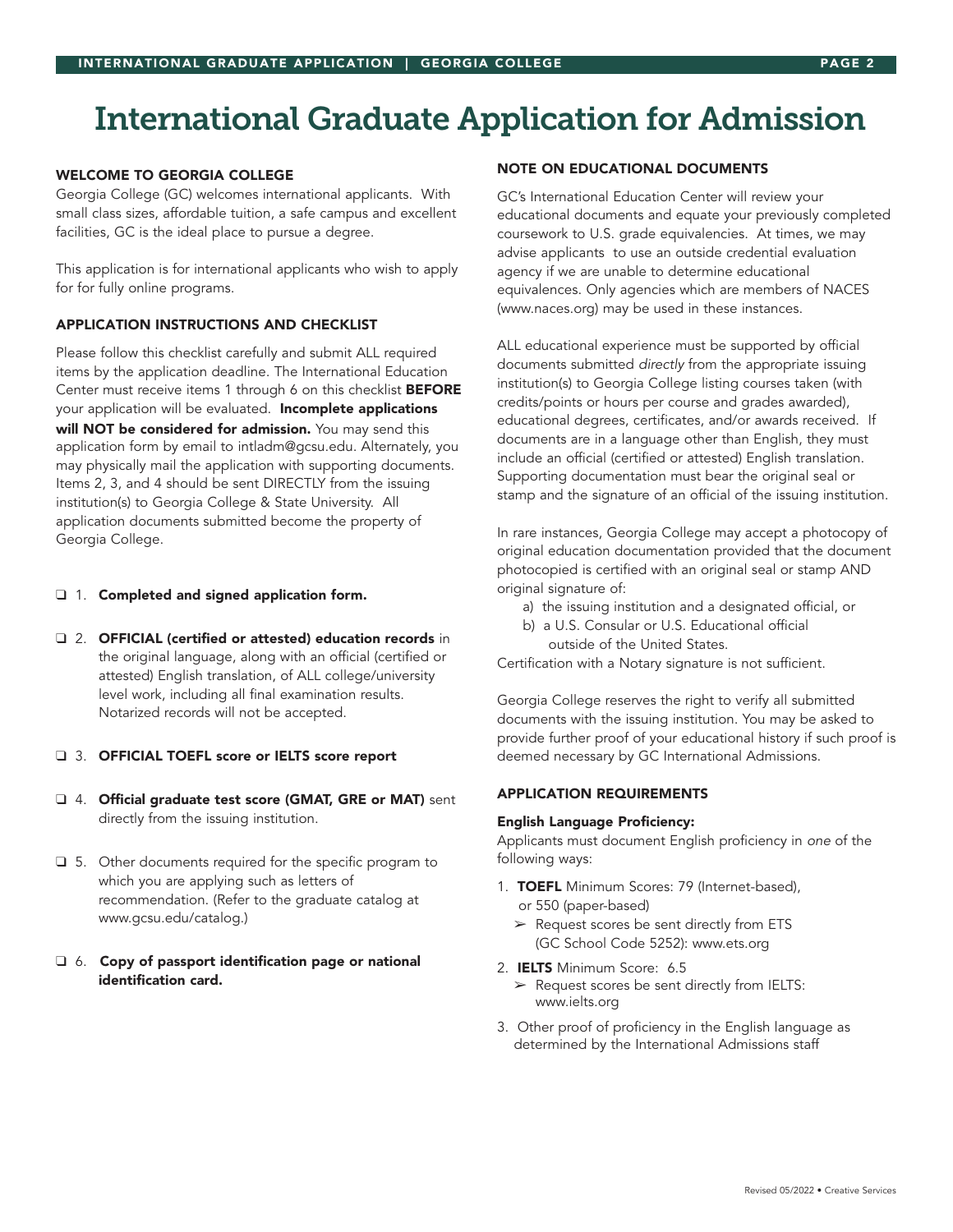#### **INTERNATIONAL GRADUATE APPLICATION | GEORGIA COLLEGE**



#### **GRADUATE EXAM AND ACADEMIC REQUIREMENTS**

Entrance requirements vary by program. Please refer to the specific admission and program requirements in the on-line graduate catalog (https://gcsu.smartcatalogiq.com). Note that some programs also require letters of recommendation, writing portfolios or other documents.

To request GMAT scores, contact Pearson Vue at www.mba.com/mba. The school code varies by program:

MBA Program: 3TC-NH-78 MMIS Program: 3TC-NH-34 MAac Program: 3TC-NH-83 MSCM Program: 3TC-NH-35

To request GRE scores, contact the Educational Testing Service (ETS) at www.ets.org (GC school code: 5252). To request MAT scores, contact Harcourt Assessment at harcourtassessment.com (GC school code: 2379).

#### **APPLICATION DEADLINES**

Applications are evaluated once the file is complete with all supporting documents received. Applicants will be notified of the admission decision after the file is complete. To ensure sufficient time to process the application, students are strongly encouraged to complete the application process as early as possible and well in advance of posted deadlines.

To be considered for admission, submit your completed application to our office by the recommended submission dates:

| <b>Fall Semester</b> (Aug-Dec) <b>April 1</b> |  |
|-----------------------------------------------|--|
| <b>Spring Semester</b> (Jan-May) Sept. 1      |  |

Applications received after the above dates may need to be deferred to the next available semester.

Note: Some graduate programs may have earlier deadlines. Check program requirements at: gcsu.edu/futurestudents/graduate

#### **ANNUAL SECURITY AND FIRE SAFETY REPORT**

The GC Annual Security and Fire Safety Report includes crime statistics for the previous three years concerning reported crimes that occurred On Campus; in or on certain Non-campus buildings or property owned or controlled by GC; and on Public Property within, or immediately adjacent to and accessible from, the campus. The report also includes institutional policies concerning campus security, such as policies concerning alcohol and drug use, crime prevention, the reporting of crimes, sexual assault, fire safety policies/statistics and other matters. Hard copies are available at the Department of Public Safety, Human Resources, and Office of Admissions. You can have a card copy mailed to you by calling 478-445-3082 or get it on-line at

gcsu.edu/publicsafety/annualreport.htm.

#### **CONTACT INFORMATION**

Please contact the International Education Center with any questions regarding the application process. Applications may be sent to either of the addresses below. Please send official educational documents by postal or express mail. We look forward to receiving your application!

Standard Mailing Address: Georgia College International Education Center Campus Box 49 Milledgeville, GA 31061 U.S.A.

Address for Express Packages: Georgia College International Education Center 320 N. Wayne Street Milledgeville, GA 31061-0490 U.S.A

Tel: 1-478-445-4789 Fax: 1-478-445-2623 Email: intladm@gcsu.edu Web: gcsu.edu/international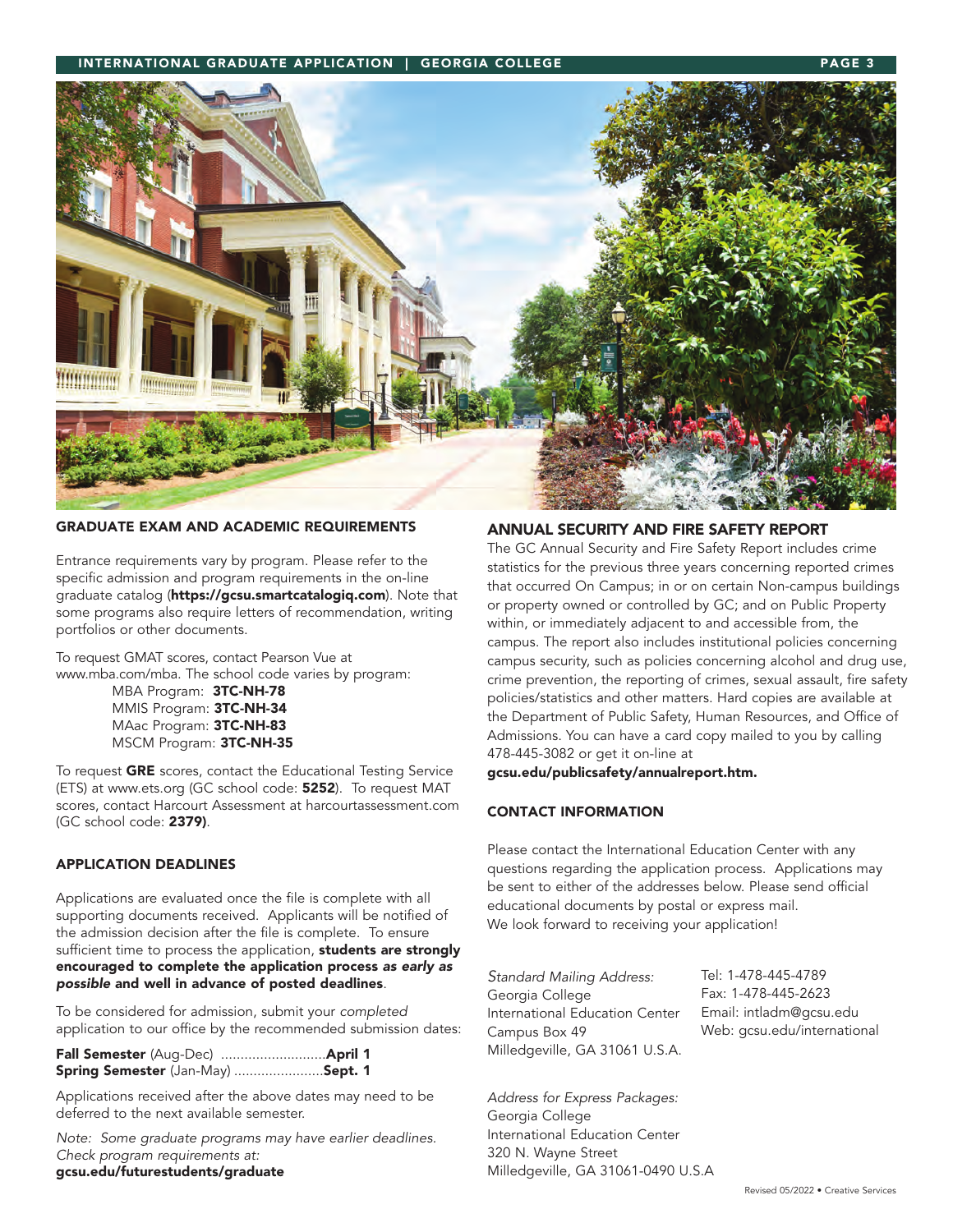

## International Student Graduate Application  $\frac{1}{\text{Complexity}}$   $\frac{\text{Complexity}}{\text{Complexity}}$   $\frac{1}{\text{Complexity}}$   $\frac{1}{\text{Complexity}}$   $\frac{1}{\text{Complexity}}$   $\frac{1}{\text{Complexity}}$

| Milledgeville, GA 31061-0490, U.S.A.           |  |
|------------------------------------------------|--|
| 478-445-4789 • Fax 478-445-2623                |  |
| E-Mail: intladm@gcsu.edu • http://www.gcsu.edu |  |

### **PLEASE TYPE OR PRINT NEATLY AND COMPLETE ALL SECTIONS.**

|                                                       |                                                                                                                                                          | Given/First            | Middle  |  |
|-------------------------------------------------------|----------------------------------------------------------------------------------------------------------------------------------------------------------|------------------------|---------|--|
|                                                       |                                                                                                                                                          |                        |         |  |
|                                                       |                                                                                                                                                          |                        |         |  |
|                                                       |                                                                                                                                                          |                        |         |  |
|                                                       | Are you currently in the United States? $\bigodot$ Yes $\bigodot$ No<br>If so, what is your current immigration status? ________________________________ |                        |         |  |
|                                                       |                                                                                                                                                          |                        |         |  |
|                                                       |                                                                                                                                                          |                        |         |  |
|                                                       |                                                                                                                                                          |                        |         |  |
|                                                       |                                                                                                                                                          |                        |         |  |
|                                                       |                                                                                                                                                          |                        |         |  |
|                                                       |                                                                                                                                                          |                        |         |  |
|                                                       |                                                                                                                                                          |                        |         |  |
|                                                       |                                                                                                                                                          |                        |         |  |
|                                                       |                                                                                                                                                          |                        |         |  |
|                                                       |                                                                                                                                                          |                        |         |  |
|                                                       |                                                                                                                                                          | Street Name and Number |         |  |
| Town or City                                          | Province                                                                                                                                                 | Postal Code            | Country |  |
|                                                       |                                                                                                                                                          |                        |         |  |
| CHECK THE PROGRAM OF STUDY TO WHICH YOU ARE APPLYING: |                                                                                                                                                          |                        |         |  |
|                                                       |                                                                                                                                                          |                        |         |  |
|                                                       |                                                                                                                                                          |                        |         |  |
| MS Logistics and Supply Chain Management              |                                                                                                                                                          |                        |         |  |
| MS Health and Human Performance (Health Promotion)    |                                                                                                                                                          |                        |         |  |
| $\Box$ MMIS Management Information Systems            |                                                                                                                                                          |                        |         |  |

| MMIS Management Information Systems |
|-------------------------------------|
| MMT Master of Music Therapy         |

| $\Box$ MPA Criminal Justice |  |
|-----------------------------|--|
| $\Box$ $\cdots$             |  |

❑ WebMBA □ Other Online Program

Have you previously applied to GC?  $\Box$  Yes  $\Box$  No If so, which term and year?

| <b>SEMESTER YOU</b><br><b>PLAN TO ENTER</b>                                                                                                            | <b>CLASSIFICATION</b>                                                                                |                                                                  | <b>DEMOGRAPHIC INFORMATION</b>                                                                                                                                                                            |
|--------------------------------------------------------------------------------------------------------------------------------------------------------|------------------------------------------------------------------------------------------------------|------------------------------------------------------------------|-----------------------------------------------------------------------------------------------------------------------------------------------------------------------------------------------------------|
| Fall (August) Year<br>Spring (Jan.) Year_                                                                                                              | New Graduate Student<br>Former GC Student<br>Transient (retains enrollment<br>at current university) | Date of Birth:<br>Month<br>Year<br>Day<br>Sex:<br>Male<br>Female | <b>RACE:</b> OPTIONAL-FOR STATISTICAL PURPOSES ONLY<br>Multiracial<br>$\Box$ American Indian<br>Asian/Pacific Islander Hispanic<br>Black (not of Hispanic Origin) Other<br>White (not of Hispanic Origin) |
| How did you learn about Georgia College?<br>Current or former GC Student<br>GC website<br>$\Box$ Study in the USA magazine/website<br>$\bigcirc$ ther: |                                                                                                      | American Colleges & Universities<br>magazine/website             | U.S. Advising Center in your country<br>Peterson's guide/website<br>Study Georgia website<br>Revised 05/2022 • Creative Services                                                                          |